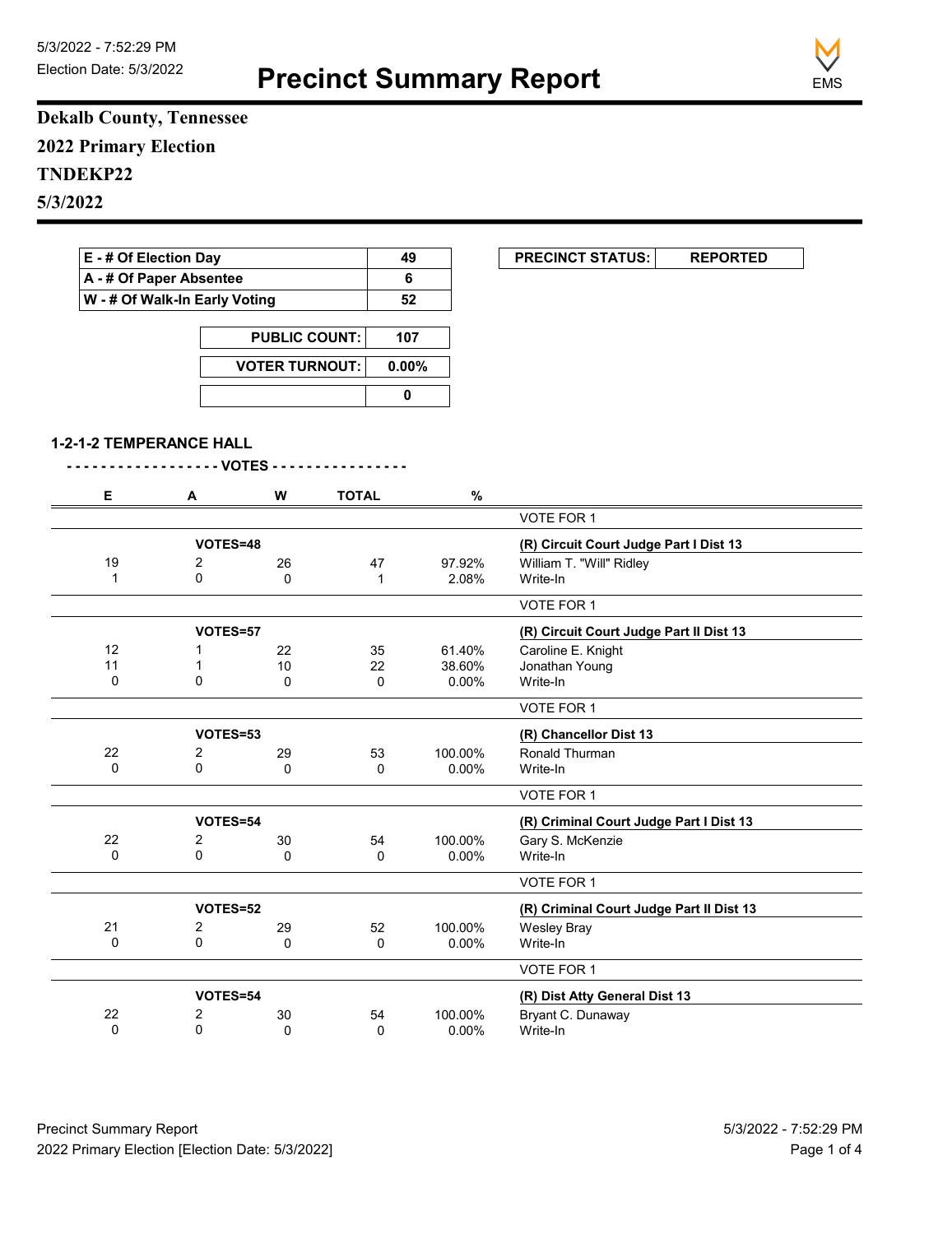**1-2-1-2 TEMPERANCE HALL**

| Е              | А           | W       | <b>TOTAL</b> | $\%$             |                                  |
|----------------|-------------|---------|--------------|------------------|----------------------------------|
|                |             |         |              |                  | VOTE FOR 1                       |
|                | VOTES=52    |         |              |                  | (R) Public Defender Dist 13      |
| 22             | 2           | 28      | 52           | 100.00%          | Craig P. Fickling, Jr.           |
| 0              | 0           | 0       | 0            | 0.00%            | Write-In                         |
|                |             |         |              |                  | VOTE FOR 1                       |
|                | VOTES=64    |         |              |                  |                                  |
|                |             |         |              |                  | (R) County Mayor                 |
| 13             | 2           | 11      | 26           | 40.63%           | <b>Matt Adcock</b>               |
| 4              | 0           | 8       | 12           | 18.75%           | <b>Bradley Hendrix</b>           |
| 11<br>0        | 1<br>0      | 14      | 26           | 40.63%           | Anita T. Puckett                 |
|                |             | 0       | 0            | 0.00%            | Write-In                         |
|                |             |         |              |                  | VOTE FOR 2                       |
|                | VOTES=72    |         |              |                  | (R) County Commissioner 1st Dist |
| 11             | 3           | 13      | 27           | 37.50%           | <b>Bennett Armstrong</b>         |
| 18             | 1           | 26      | 45           | 62.50%           | Tom Chandler                     |
| 0              | 0           | 0       | 0            | 0.00%            | Write-In                         |
| 0              | 0           | 0       | 0            | 0.00%            | Write-In                         |
|                |             |         |              |                  | VOTE FOR 1                       |
|                | VOTES=62    |         |              |                  | (R) County Trustee               |
| 26             | 3           | 32      | 61           | 98.39%           | Sean D. Driver                   |
| $\mathbf{1}$   | 0           | 0       | 1            | 1.61%            | Write-In                         |
|                |             |         |              |                  | VOTE FOR 1                       |
|                | VOTES=66    |         |              |                  | (R) General Sessions Judge       |
| 13             | 0           | 20      | 33           | 50.00%           | Mingy Kay Ball                   |
| 16             | 3           | 14      | 33           | 50.00%           | <b>Brandon Cox</b>               |
| $\mathbf 0$    | $\mathbf 0$ | 0       | 0            | 0.00%            | Write-In                         |
|                |             |         |              |                  | VOTE FOR 1                       |
|                | VOTES=67    |         |              |                  | (R) Sheriff                      |
| 18             | 4           | 30      | 52           | 77.61%           | Patrick R Ray                    |
| 11             | 0           | 4       | 15           | 22.39%           | Keneth Lee Whitehead             |
| 0              | 0           | 0       | 0            | 0.00%            | Write-In                         |
|                |             |         |              |                  | VOTE FOR 1                       |
|                | VOTES=58    |         |              |                  | (R) Circuit Court Clerk          |
| 26             | 2           | 30      | 58           | 100.00%          | Susan Martin                     |
| 0              | 0           | 0       | 0            | $0.00\%$         | Write-In                         |
|                |             |         |              |                  | VOTE FOR 1                       |
|                | VOTES=64    |         |              |                  | (R) County Clerk                 |
| 28             | 4           | 31      | 63           | 98.44%           | James L. "Jimmy" Poss            |
| 1              | 0           | 0       | 1            | 1.56%            | Write-In                         |
|                |             |         |              |                  | VOTE FOR 1                       |
|                | VOTES=60    |         |              |                  | (R) Register of Deeds            |
| 24             |             |         |              |                  |                                  |
| $\mathsf 0$    | 4<br>0      | 32<br>0 | 60<br>0      | 100.00%<br>0.00% | Daniel A. Seber<br>Write-In      |
|                |             |         |              |                  |                                  |
|                |             |         |              |                  | VOTE FOR 1                       |
|                | VOTES=56    |         |              |                  | (R) Road Superintendent          |
| 23             | 2           | 28      | 53           | 94.64%           | Danny L. Hale                    |
| $\overline{2}$ | 0           | 1       | 3            | 5.36%            | Write-In                         |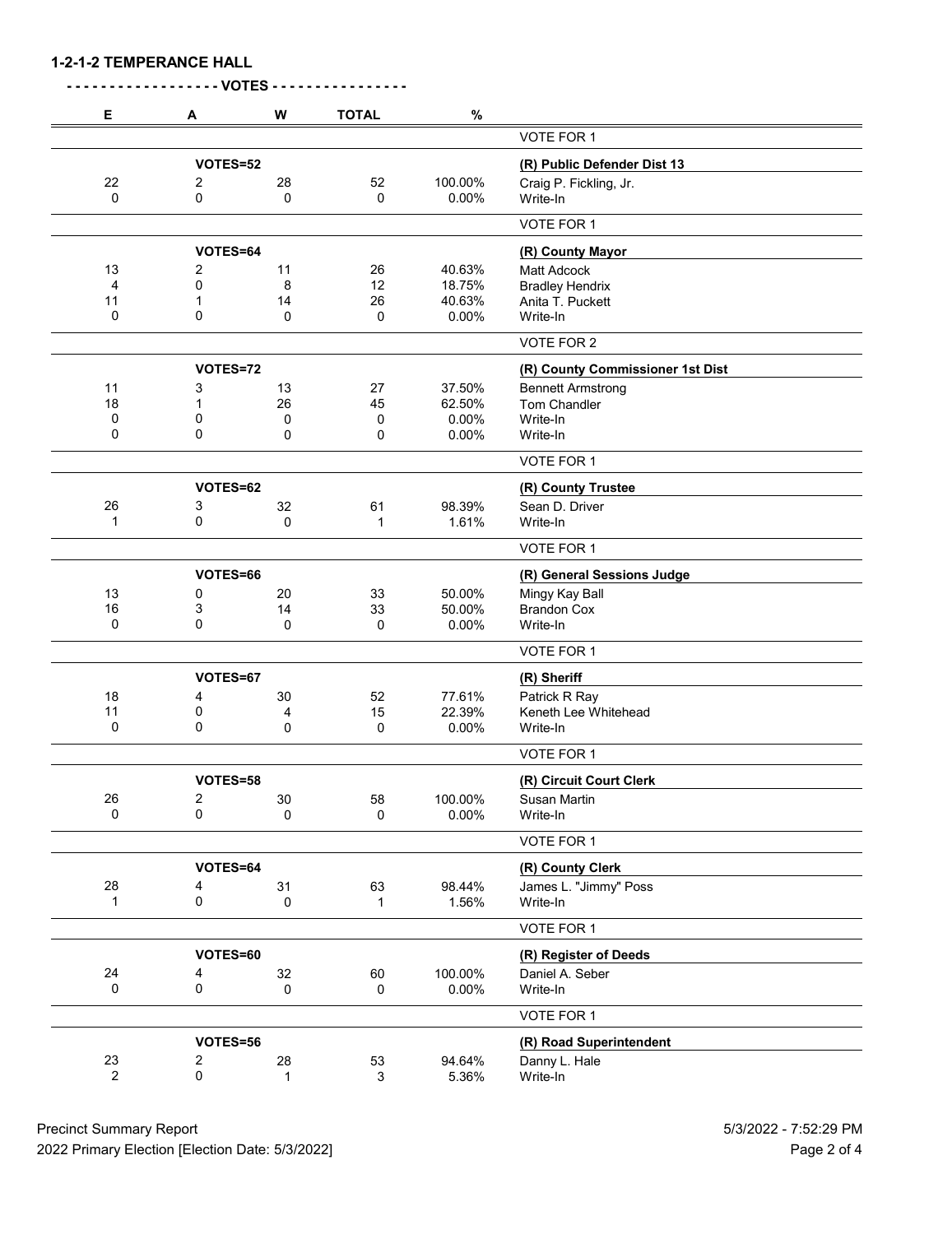## **1-2-1-2 TEMPERANCE HALL**

| Е           | A        | W            | <b>TOTAL</b> | $\%$     |                                         |
|-------------|----------|--------------|--------------|----------|-----------------------------------------|
|             |          |              |              |          | VOTE FOR 1                              |
|             | VOTES=1  |              |              |          | (R) School Board 1st District           |
| 0           | 0        | 0            | 0            | 0.00%    | No Candidate Qualified                  |
| 0           | 0        | $\mathbf{1}$ | 1            | 100.00%  | Write-In                                |
|             |          |              |              |          | VOTE FOR 1                              |
|             | VOTES=1  |              |              |          | (D) Circuit Court Judge Part I Dist 13  |
| 0           | 0        | 0            | 0            | 0.00%    | No Candidate Qualified                  |
| 0           | 0        | 1            | 1            | 100.00%  | Write-In                                |
|             |          |              |              |          | VOTE FOR 1                              |
|             | VOTES=0  |              |              |          | (D) Circuit Court Judge Part II Dist 13 |
| 0           | 0        | 0            | 0            | 0.00%    | No Candidate Qualified                  |
| 0           | 0        | 0            | 0            | 0.00%    | Write-In                                |
|             |          |              |              |          | VOTE FOR 1                              |
|             | VOTES=0  |              |              |          | (D) Chancellor Dist 13                  |
| 0           | 0        | 0            | 0            | 0.00%    | No Candidate Qualified                  |
| $\mathbf 0$ | 0        | 0            | 0            | 0.00%    | Write-In                                |
|             |          |              |              |          | <b>VOTE FOR 1</b>                       |
|             | VOTES=0  |              |              |          | (D) Criminal Court Judge Dist 13        |
| 0           | 0        | 0            | 0            | 0.00%    | No Candidate Qualified                  |
| 0           | 0        | 0            | $\mathbf 0$  | 0.00%    | Write-In                                |
|             |          |              |              |          | VOTE FOR 1                              |
|             | VOTES=0  |              |              |          | (D) Criminal Court Judge Dist 13        |
| 0           | 0        | 0            | 0            | 0.00%    | No Candidate Qualified                  |
| 0           | 0        | 0            | 0            | 0.00%    | Write-In                                |
|             |          |              |              |          | VOTE FOR 1                              |
|             | VOTES=0  |              |              |          | (D) Dric Atty General Dist 13           |
| 0           | 0        | 0            | 0            | 0.00%    | No Candidate Qualified                  |
| 0           | 0        | 0            | 0            | 0.00%    | Write-In                                |
|             |          |              |              |          | VOTE FOR 1                              |
|             | VOTES=0  |              |              |          | (D) Public Defender Dist 13             |
| 0           | 0        | 0            | 0            | 0.00%    | No Candidate Qualified                  |
| 0           | 0        | 0            | $\mathbf 0$  | $0.00\%$ | Write-In                                |
|             |          |              |              |          | VOTE FOR 1                              |
|             | VOTES=37 |              |              |          | (D) County Mayor                        |
| 11          | 0        | 8            | 19           | 51.35%   | Mike Foster                             |
| 8           | 1        | 9            | 18           | 48.65%   | <b>Tim Stribling</b>                    |
| 0           | 0        | 0            | 0            | 0.00%    | Write-In                                |
|             |          |              |              |          | VOTE FOR 2                              |
|             | VOTES=22 |              |              |          | (D) County Commissioner 1st Dist        |
| 11          | 2        | 8            | 21           | 95.45%   | Julie Williams Young                    |
| 1           | 0        | 0            | 1            | 4.55%    | Write-In                                |
| 0           | 0        | 0            | 0            | 0.00%    | Write-In                                |
|             |          |              |              |          | VOTE FOR 1                              |
|             | VOTES=0  |              |              |          | (D) County Trustee                      |
| $\pmb{0}$   | 0        | 0            | 0            | 0.00%    | No Candidate Qualified                  |
| 0           | 0        | 0            | 0            | 0.00%    | Write-In                                |